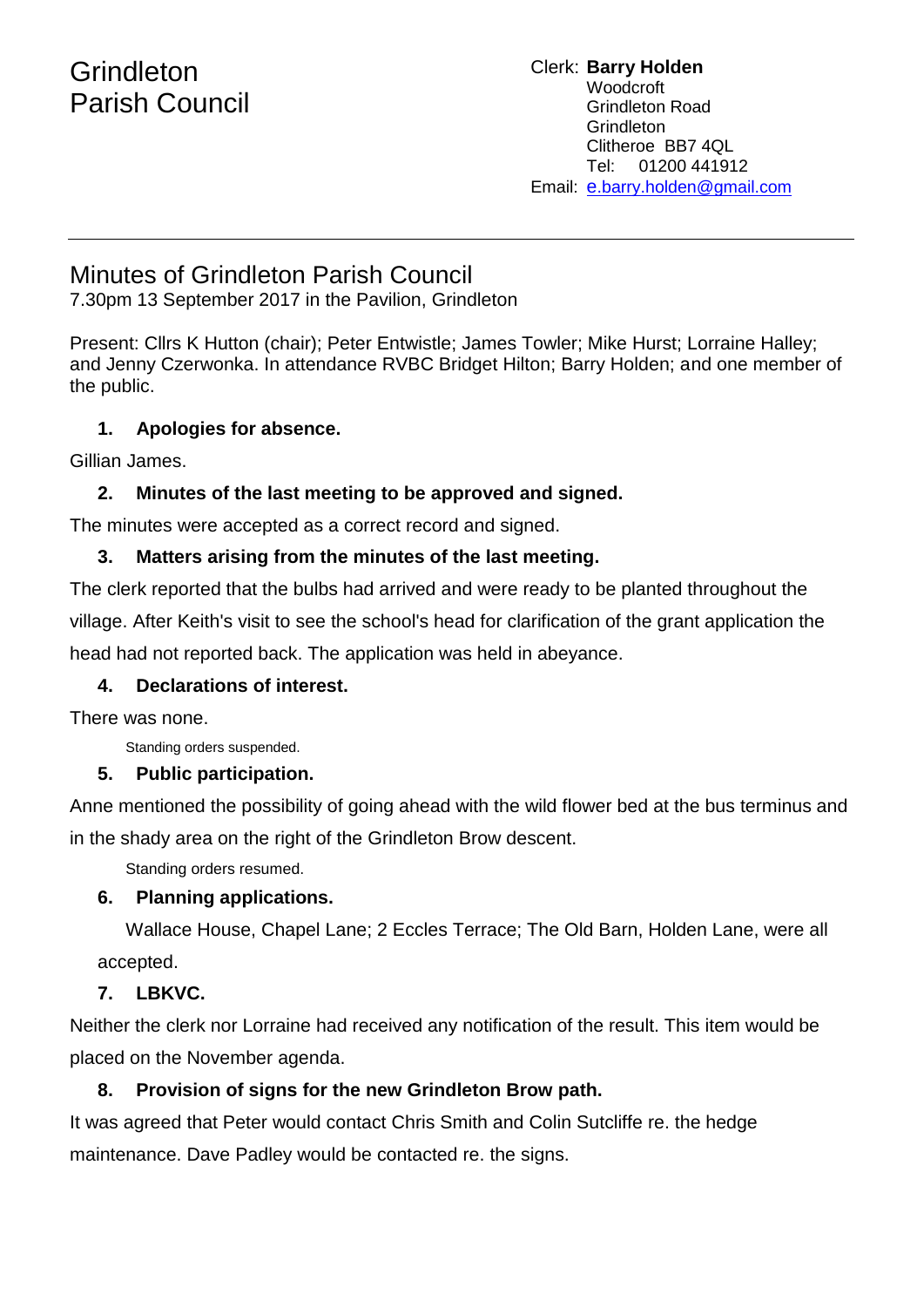# **Grindleton** Parish Council

Clerk: **Barry Holden** Woodcroft Grindleton Road Grindleton Clitheroe BB7 4QL Tel: 01200 441912 Email: [e](mailto:edwardbholden@yahoo.co.uk).barry.holden@gmail.com

#### **9. Ideas for increased involvement in the village care.**

This item would be placed on the November agenda.

#### **10. Village christmas tree - position and lighting.**

Consideration would be given to the repair of the cable. The same site would be used as it was acceptable to the landowner.

As attendance was excellent last year it was agreed to hold another ceremony on December 2nd. with the possibility of a primary school child performing the switch on. It was also suggested that the Pavilion could be used for the serving of mulled wine etc. along with the presence of a choir. Norman Kelly and Steve Rushton would be contacted for this.

#### **11. Footpaths in the village.**

It was agreed to continue with the plan for a path adjacent to the road from Joan Craddock's house towards Bowland Academy.

The footpath stiles will be dealt with at the January meeting.

It was reported that the new path from the bridge below Stonehill into the Millennium Wood had been completed.

#### **12. Blocked drains,**

LCC had been notified of these.

### **13. Dog fouling and litter dropping.**

It was agreed to continue the strategy of badgering the dog wardens. The clerk was to obtain posters from RVBC about the obscenity of littering

### **14. Placement of the Big Breakfast banner at Cherry Trees.**

Continuing permission was granted for the placement of the banner for the few days required.

### **15. Playground area grass cutting.**

The lengthsman would be contacted along with Stephen Bristol.

#### **16. Allotment review.**

The issues of garden maintenance has been sorted out.

### **17. Expenditure and income since the last meeting.**

The clerk reported that HMRC had finally paid the VAT refund of £1586.78.

### **18. Request to approve accounts for payment.**